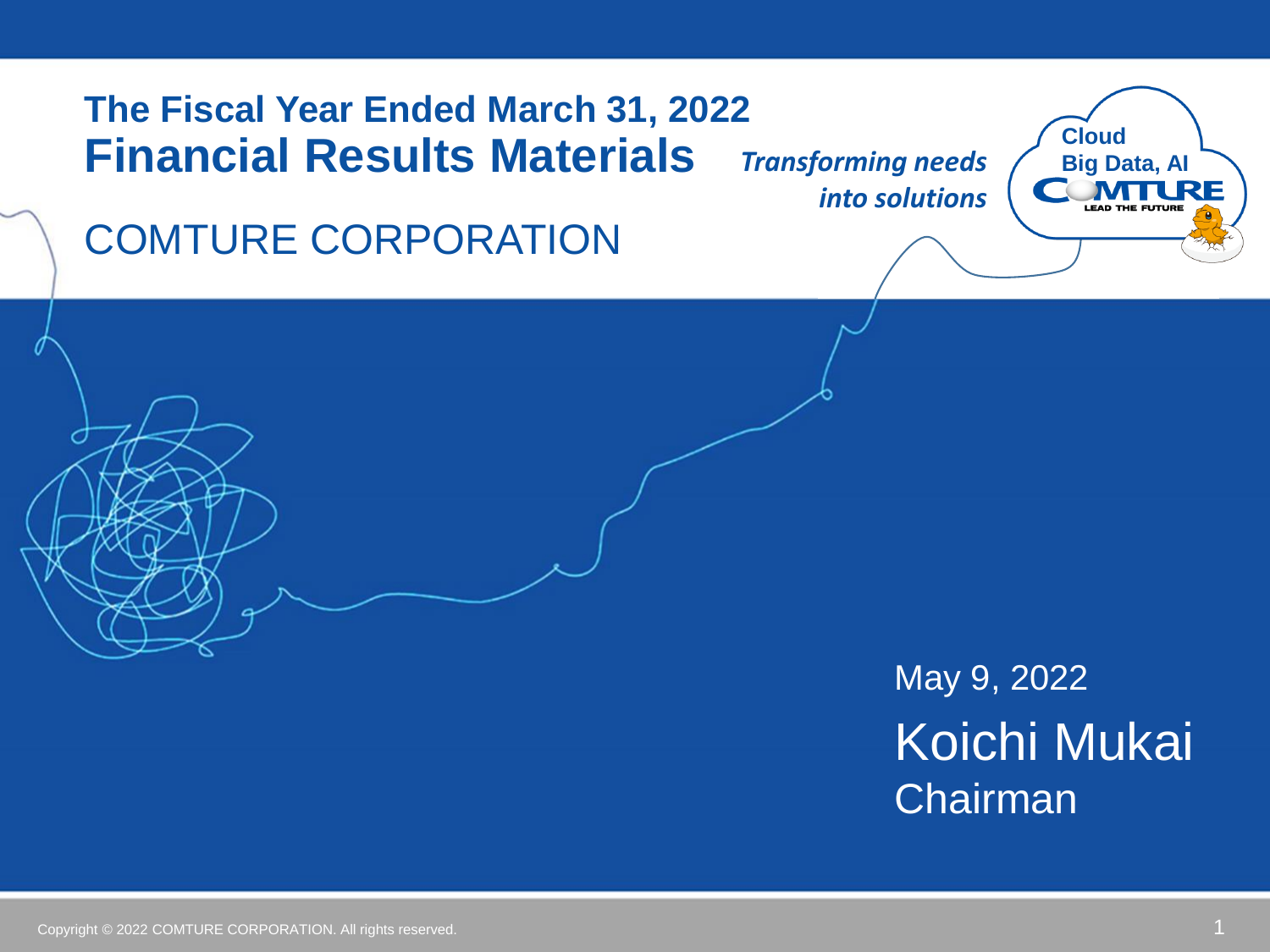

# **1 Results of Operations The FY Ended March 31, 2022**



Copyright © 2022 COMTURE CORPORATION. All rights reserved.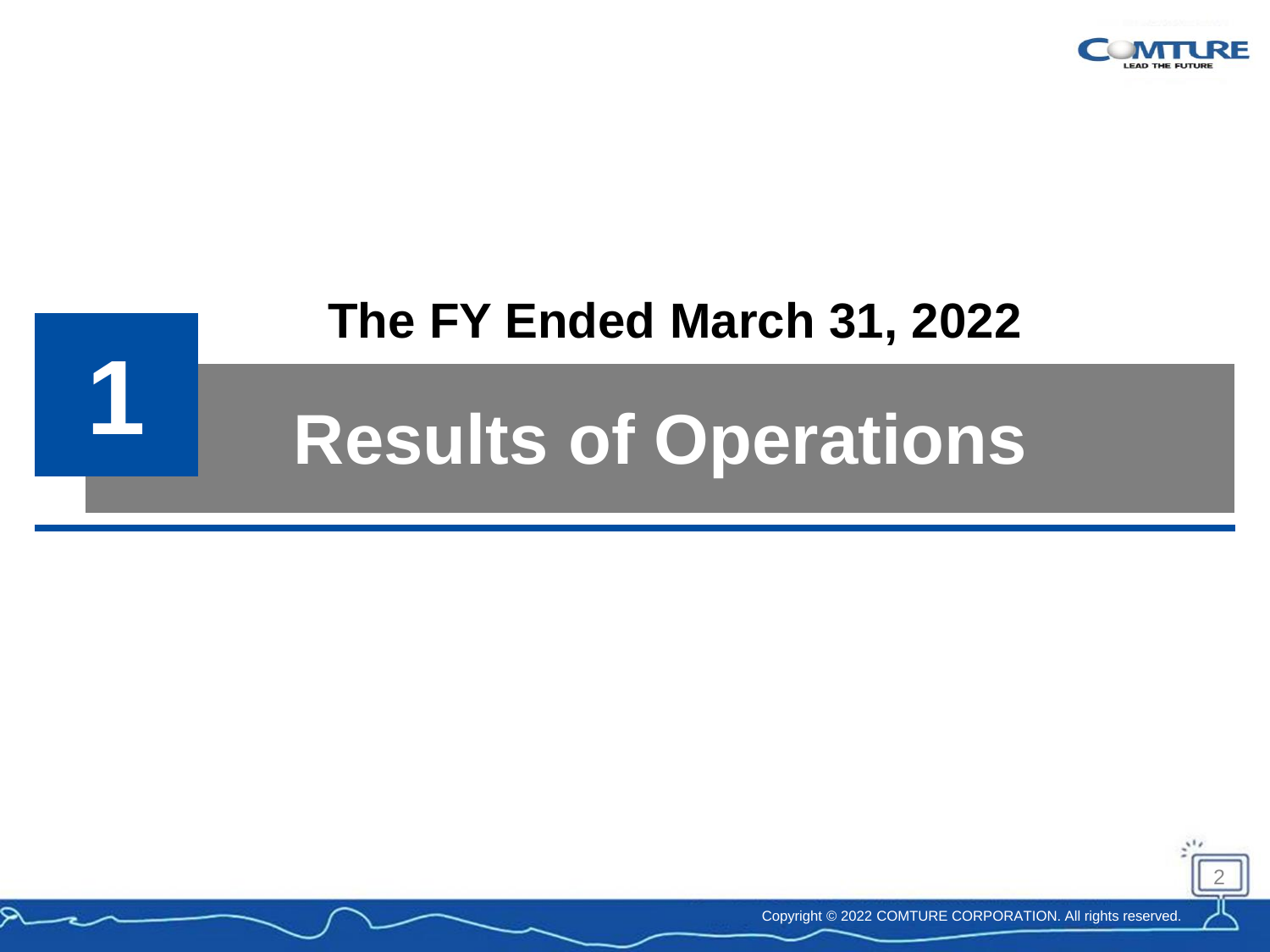## **1-1 Financial Highlights(Announced May 9, 2022)**



**Achieved 12 consecutive years of sales growth(\*) and 11 consecutive years of earnings growth with both sales and earnings climbing to record highs**

|                                                              | <b>FY3/21</b><br><b>Results</b> |                   | <b>FY3/22</b><br><b>Results</b> |                   | YoY        |
|--------------------------------------------------------------|---------------------------------|-------------------|---------------------------------|-------------------|------------|
|                                                              | <b>Amount</b>                   | % to net<br>sales | Amount                          | % to net<br>sales | change (%) |
| <b>Net sales</b>                                             | 20,868<br>million yen           |                   | 24,985<br>million yen           |                   | $+19.7%$   |
| <b>Operating profit</b>                                      | 3,150<br>million yen            | 15.1%             | 3,996<br>million yen            | 16.0%             | $+26.8%$   |
| <b>Ordinary profit</b>                                       | 3,192<br>million yen            | 15.3%             | 4,000<br>million yen            | 16.0%             | $+25.3%$   |
| Interim net<br>income<br>attributable to<br>owners of parent | 2,083<br>million yen            | 10.0%             | 2,517<br>million yen            | 10.1%             | $+20.8%$   |
| Interim net<br>income per share                              | 65.38<br>yen                    |                   | 78.97<br>yen                    |                   | $+20.8%$   |

**(\*) COMTURE started applying Accounting Standard for Revenue Recognition (Accounting Standards Board of Japan (ASBJ) Statement No. 29, March 31, 2020) in FY3/21, which is earlier than required.**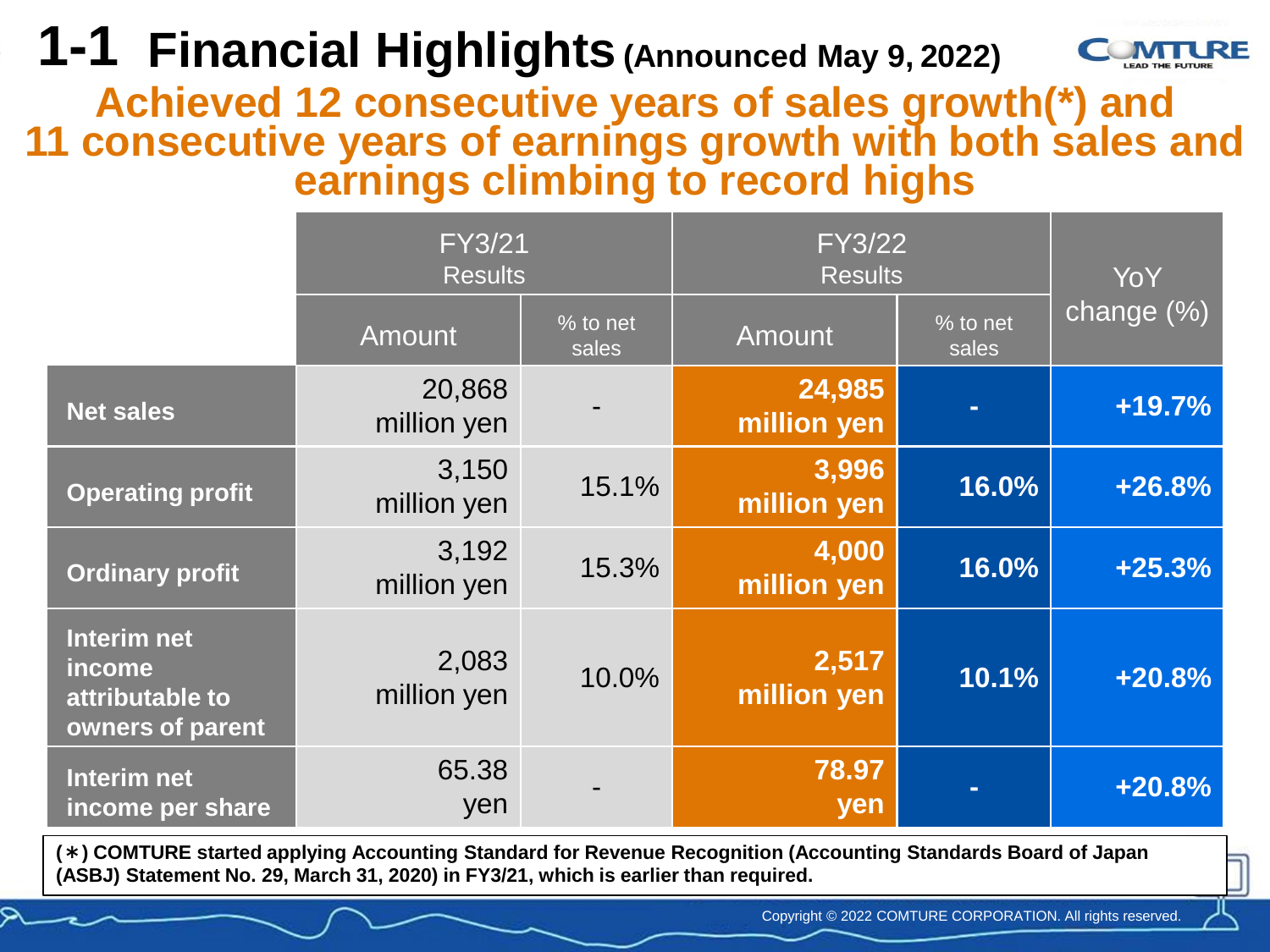## **1-2 Business Segment Performance**



|                                     | FY3/21<br><b>Results</b> | $\overline{FY3/22}$<br><b>Results</b> | YoY change (%) |              |
|-------------------------------------|--------------------------|---------------------------------------|----------------|--------------|
| <b>Net sales</b>                    | 20,868                   | 24,985                                | $+19.7%$       |              |
| <b>Cloud Solutions</b>              | 8,063                    | 9,485                                 | $+17.6%$       |              |
| <b>Digital Solutions</b>            | 2,424                    | 2,848                                 | $+17.5%$       | 25,0<br>20,0 |
| <b>Business Solutions</b>           | 5,661                    | 6,060                                 | $+7.0%$        | 15,0<br>10,0 |
| <b>Platform, Operation Services</b> | 4,486                    | 5,104                                 | $+13.8%$       | 5,0          |
| <b>Digital Learning</b>             | 233                      | 1,486                                 | $+537.4%$      |              |
| <b>Gross profit</b>                 | 4,891                    | 6,091                                 | $+24.5%$       |              |
| <b>Cloud Solutions</b>              | 1,863                    | 2,436                                 | $+30.7%$       | 6,00         |
| <b>Digital Solutions</b>            | 660                      | 755                                   | $+14.5%$       | 4,50         |
| <b>Business Solutions</b>           | 1,272                    | 1,344                                 | $+5.7%$        | 3,00         |
| <b>Platform, Operation Services</b> | 1,085                    | 1,183                                 | $+9.0%$        | 1,50         |
| <b>Digital Learning</b>             | 9                        | 371                                   | +3983.6%       |              |

(Unit: million yen)



- Business Solutions Business
- Platform, Operation Services
- Digital Learning



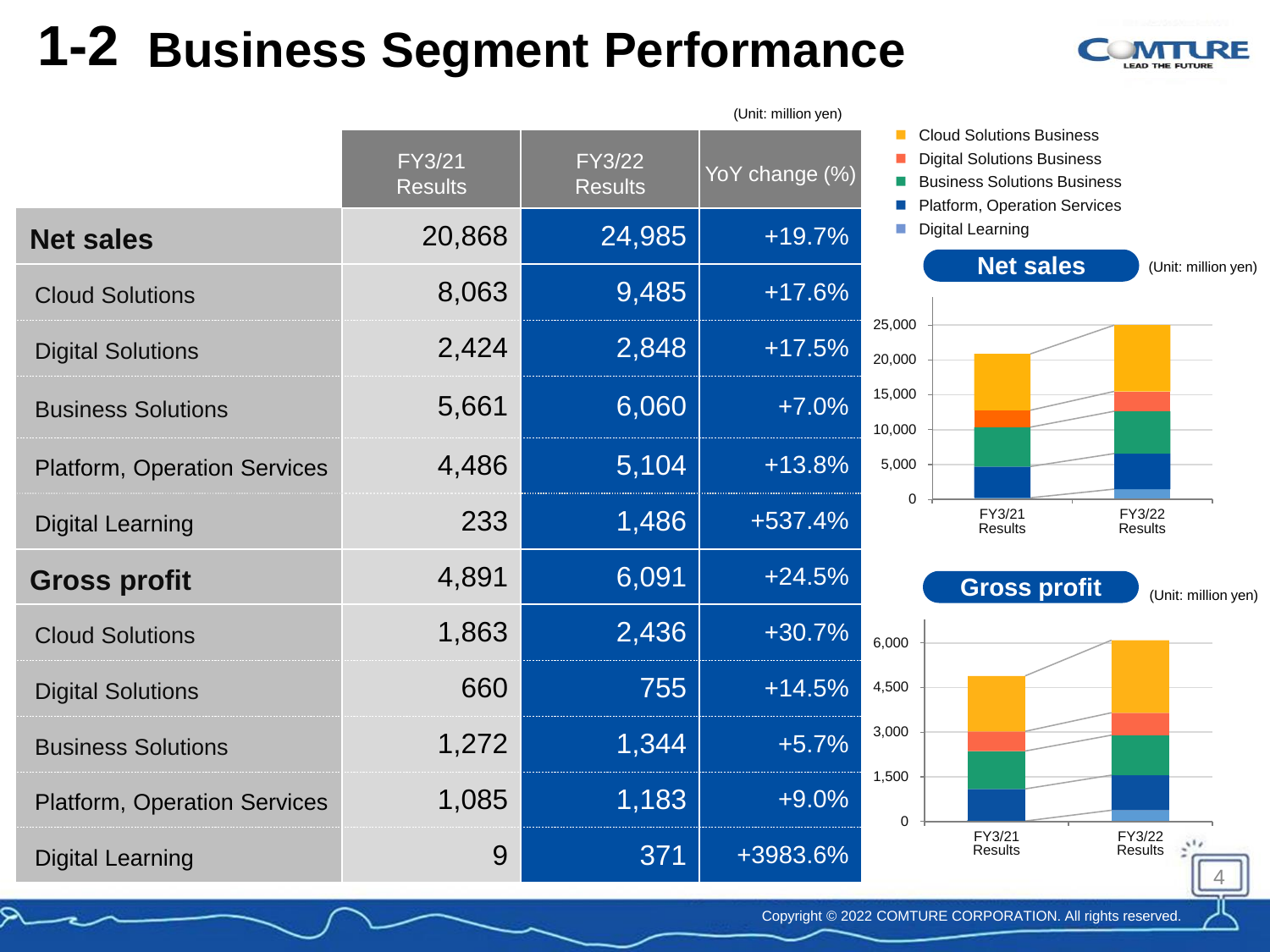# **1-3 Contributing Factors**

# **Net sales Up 19.7%** YoY

- 
- **+ Growth of the cloud solutions business due to higher demand for cloud computing using collaborations with Microsoft and Salesforce.com and other services involving the digitalization of business processes**
- **+ Growth of the digital solutions business due to higher demand for data analysis services**
- **+ Growth of the business solutions business due to higher SAP's S/4HANA upgrade demand**
	- **Growth of the platform, operation services business due to higher demand for cloud construction of the Amazon Web Services (AWS) and outsourcing services**
	- **+ Growth of the digital learning business due to the acquisition of Edifist Learning**

# **profit Up 26.8%** YoY

**Sales per employee: up 5.2%**

#### **Business expansion**

**+**

**+**

**Operating** 

**-**

**+**

**Substantial investments in human resources, including more hiring of new employees, improvement of employee treatment and other activities**

**- Increase in costs and goodwill following the acquisition of Edifist Learning**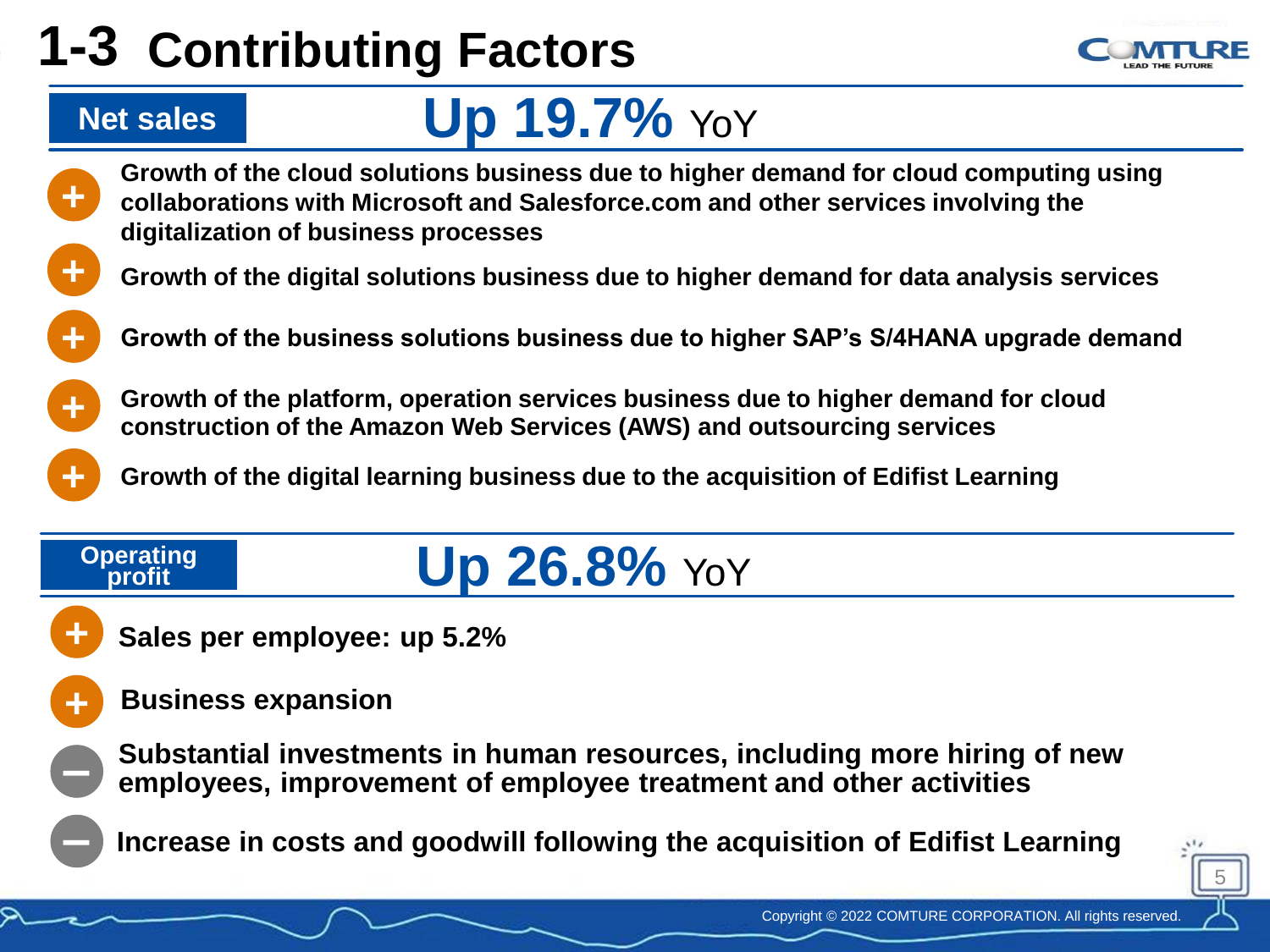#### **Components of Changes in Operating Profit 1-4**



(Unit: million yen)

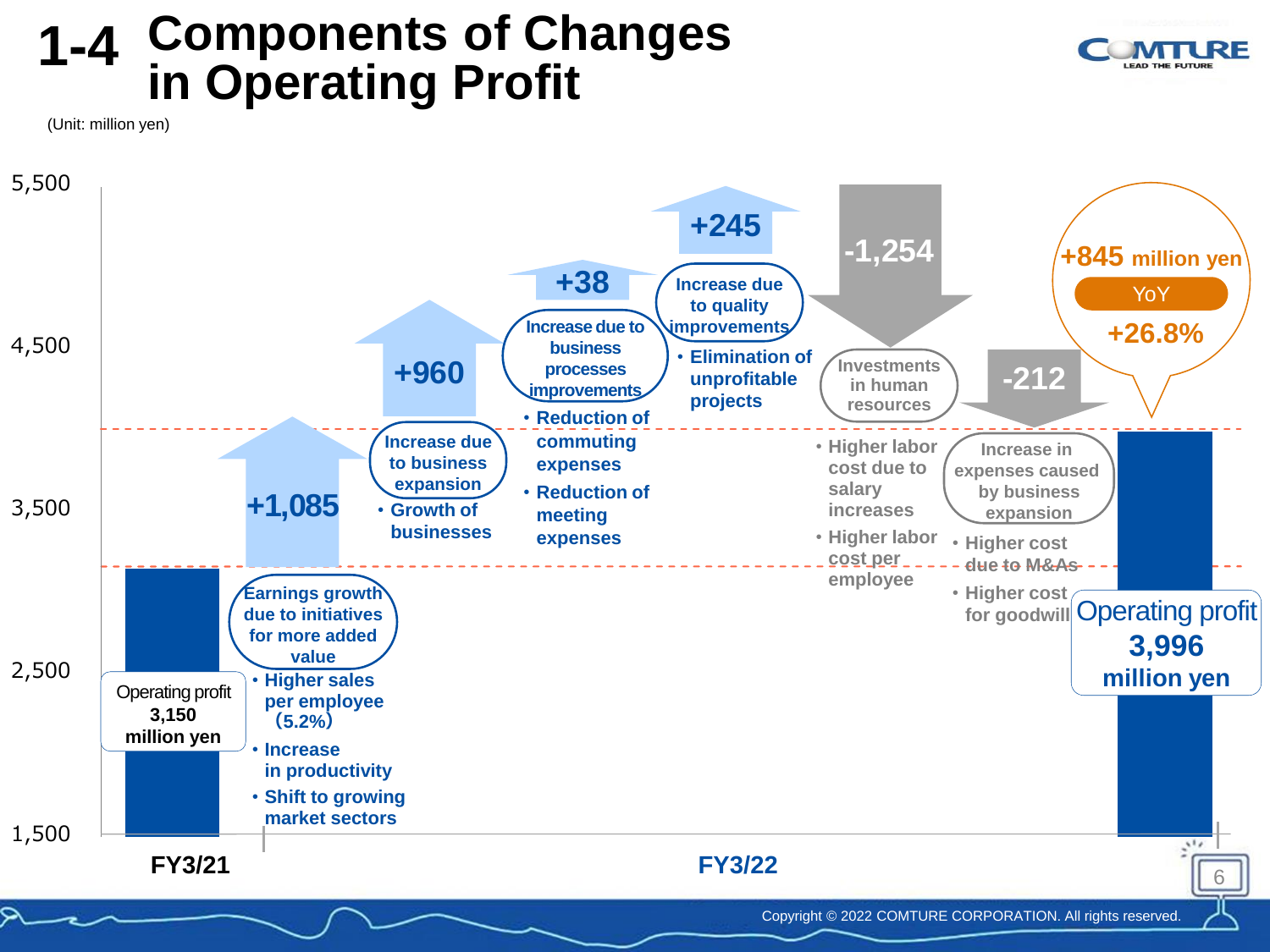

## **FY3/23**

# **2 Earnings Forecast**



Copyright © 2022 COMTURE CORPORATION. All rights reserved.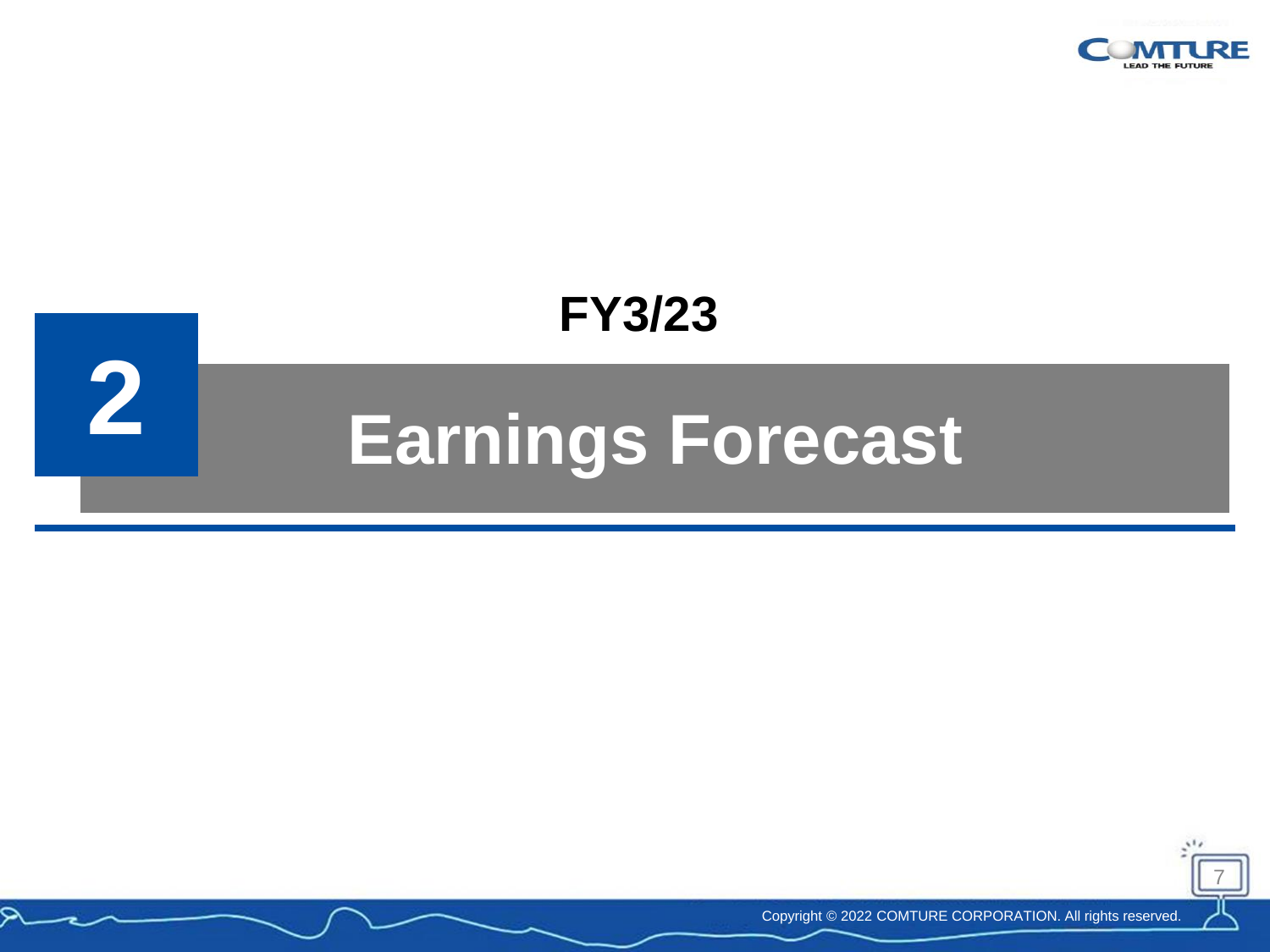## **2-1 FY3/23 Earnings Forecast**



8

## **Aiming for 13 consecutive years of sales growth and 12 consecutive years of earnings growth, reaching new record highs**

|                                                   | <b>FY3/22</b><br><b>Results</b> |                | <b>FY3/23</b><br><b>Forecast</b> |                | YoY change |
|---------------------------------------------------|---------------------------------|----------------|----------------------------------|----------------|------------|
|                                                   | Amount                          | % to net sales | Amount                           | % to net sales | (%)        |
| <b>Net sales</b>                                  | 24,985<br>million yen           |                | 28,800<br>million yen            |                | $+15.3%$   |
| <b>Operating profit</b>                           | 3,996<br>million yen            | 16.0%          | 4,660<br>million yen             | 16.2%          | +16.6%     |
| <b>Ordinary profit</b>                            | 4,000<br>million yen            | 16.0%          | 4,660<br>million yen             | 16.2%          | $+16.5%$   |
| <b>Profit attributable</b><br>to owners of parent | 2,517<br>million yen            | 10.1%          | 3,080<br>million yen             | 10.7%          | $+22.4%$   |
| Net income per<br>share                           | 78.97<br>yen                    |                | 96.60<br>yen                     |                | $+22.4%$   |

**\*COMTURE started applying Accounting Standard for Revenue Recognition (Accounting Standards Board of Japan (ASBJ) Statement No. 29, March 31, 2020) in FY3/21, which is earlier than required.**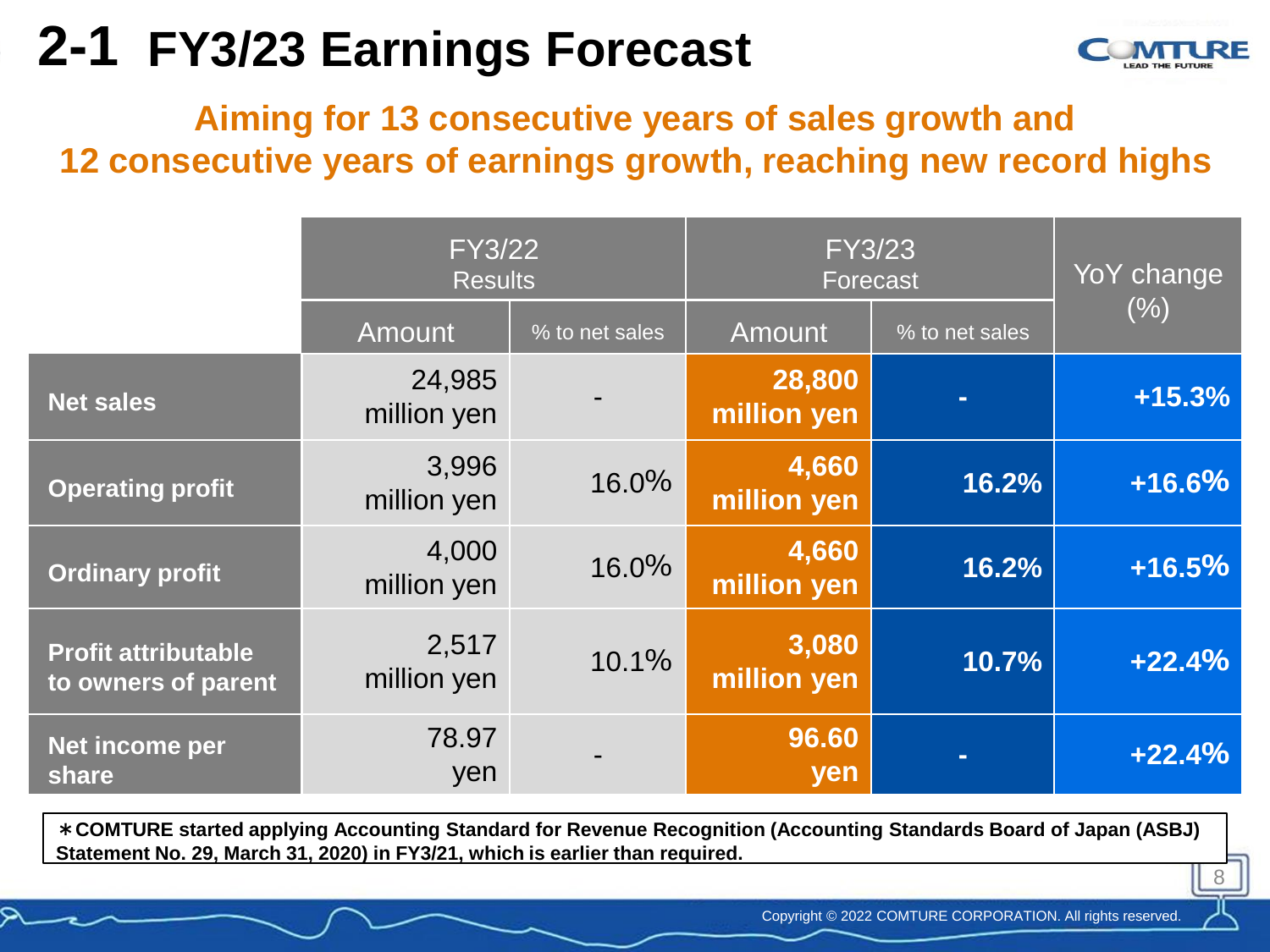## **2-2 Business Segment Forecast**



|                                     |                          |                           | (Unit: million yen)  |    |
|-------------------------------------|--------------------------|---------------------------|----------------------|----|
|                                     | FY3/22<br><b>Results</b> | <b>FY3/23</b><br>Forecast | YoY change<br>$(\%)$ |    |
| <b>Net sales</b>                    | 24,985                   | 28,800                    | $+15.3%$             |    |
| <b>Cloud Solutions</b>              | 9,485                    | 11,400                    | $+20.2%$             | 30 |
| <b>Digital Solutions</b>            | 2,848                    | 3,500                     | $+22.9%$             |    |
| <b>Business Solutions</b>           | 6,060                    | 6,600                     | $+8.9\%$             | 20 |
| <b>Platform, Operation Services</b> | 5,104                    | 5,600                     | $+9.7%$              | 10 |
| <b>Digital Learning</b>             | 1,486                    | 1,700                     | $+14.4%$             |    |
| <b>Gross profit</b>                 | 6,091                    | 7,060                     | $+15.9%$             |    |
| <b>Cloud Solutions</b>              | 2,436                    | 2,930                     | $+20.3%$             |    |
| <b>Digital Solutions</b>            | 755                      | 930                       | $+23.1%$             | 6  |
| <b>Business Solutions</b>           | 1,344                    | 1,470                     | $+9.3%$              |    |
| <b>Platform, Operation Services</b> | 1,183                    | 1,300                     | $+9.9%$              |    |
| <b>Digital Learning</b>             | 371                      | 430                       | $+15.8%$             |    |



- Digital Solutions Business
- Business Solutions Business
- Platform, Operation Services
- Digital Learning



FY3/23 Forecast

9

 $\mathcal{F}^{\mathcal{E}}$ 

FY3/22 Results

0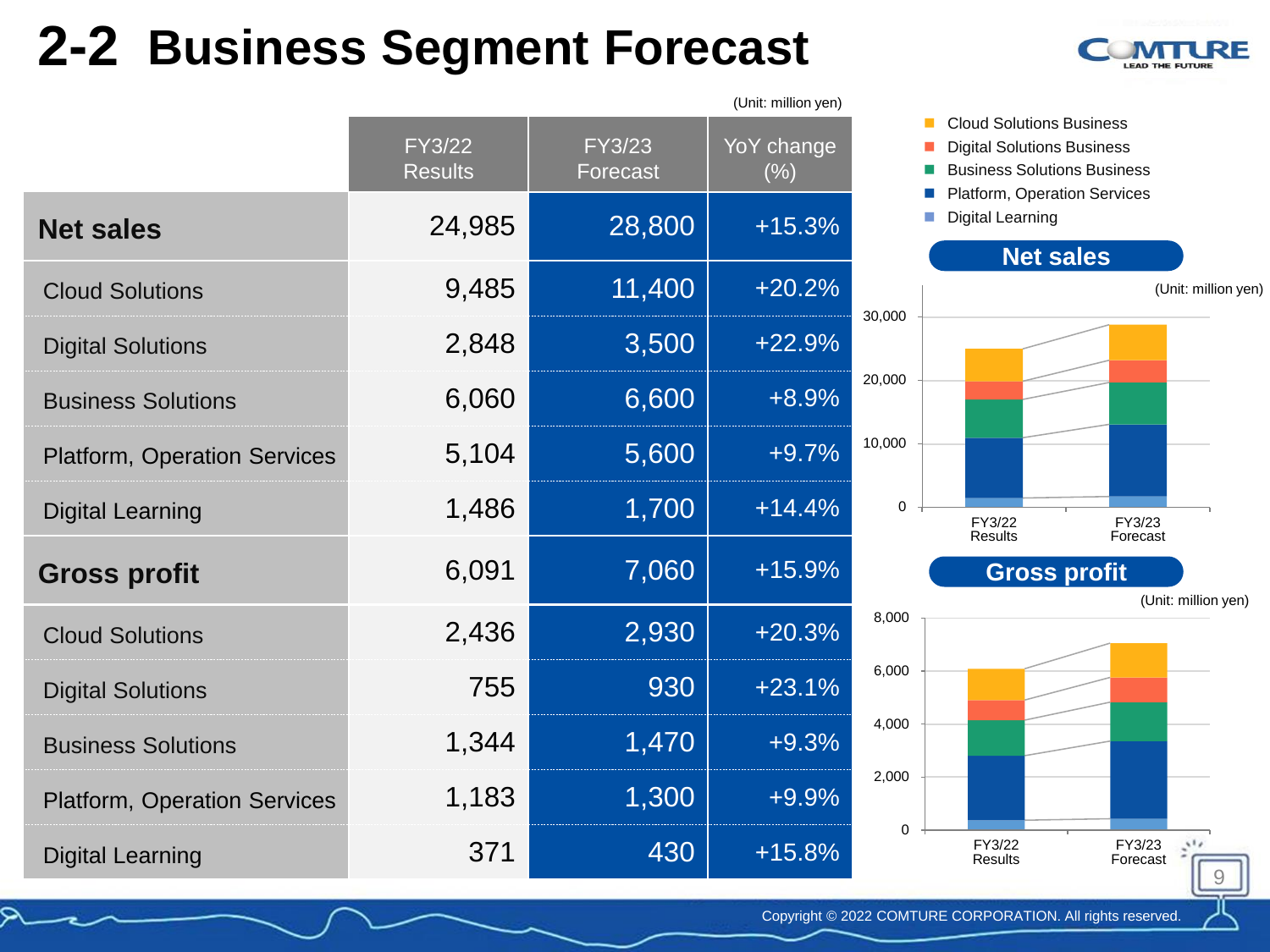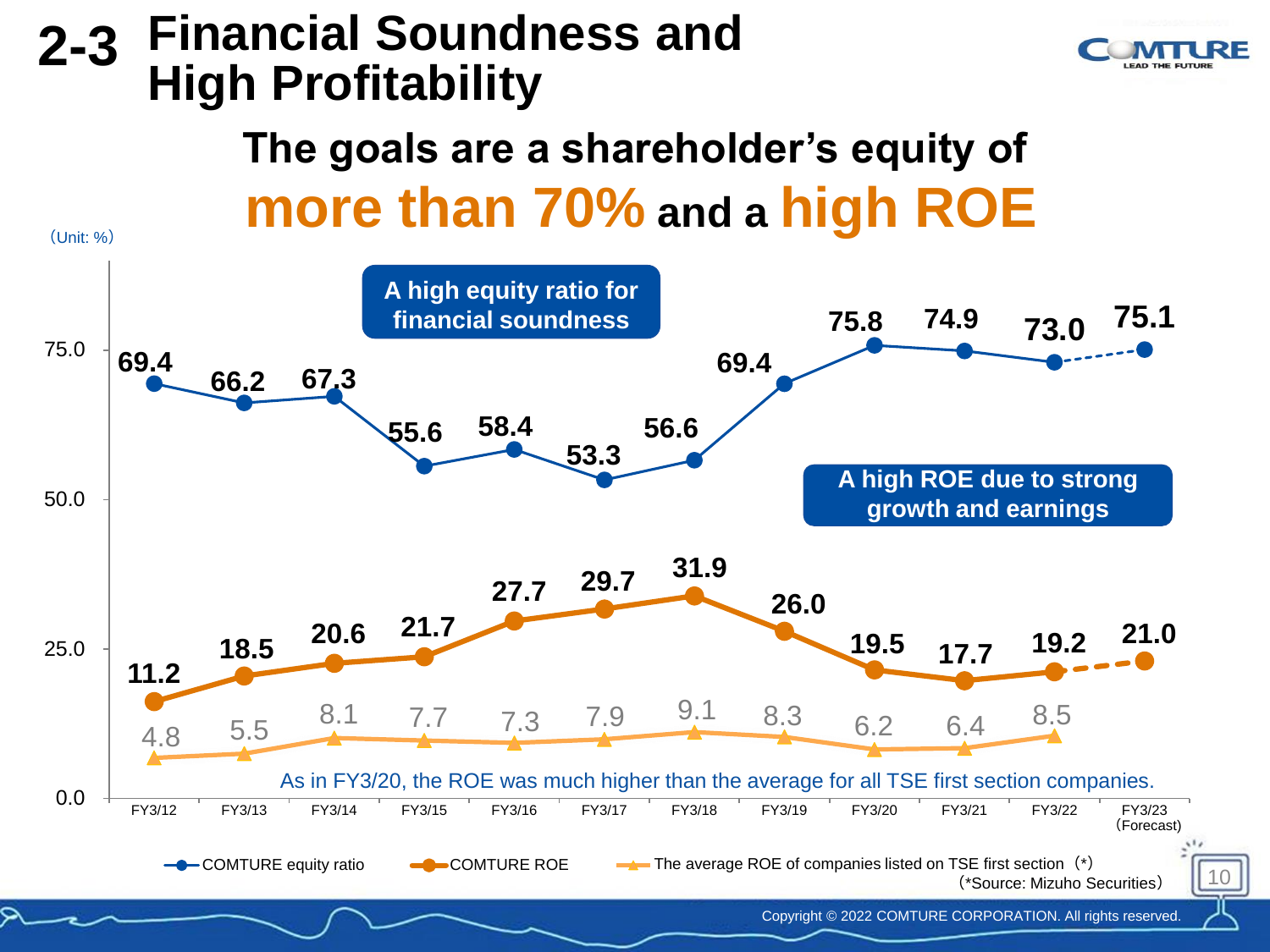#### **2-4 Balancing Capital Efficiency and Shareholder Returns**



## **DOE (dividend on equity ratio) = Payout ratio × ROE**

**The dividend on equity ratio is a financial indicator that measures the percentage of net income that is distributed to shareholders equity**

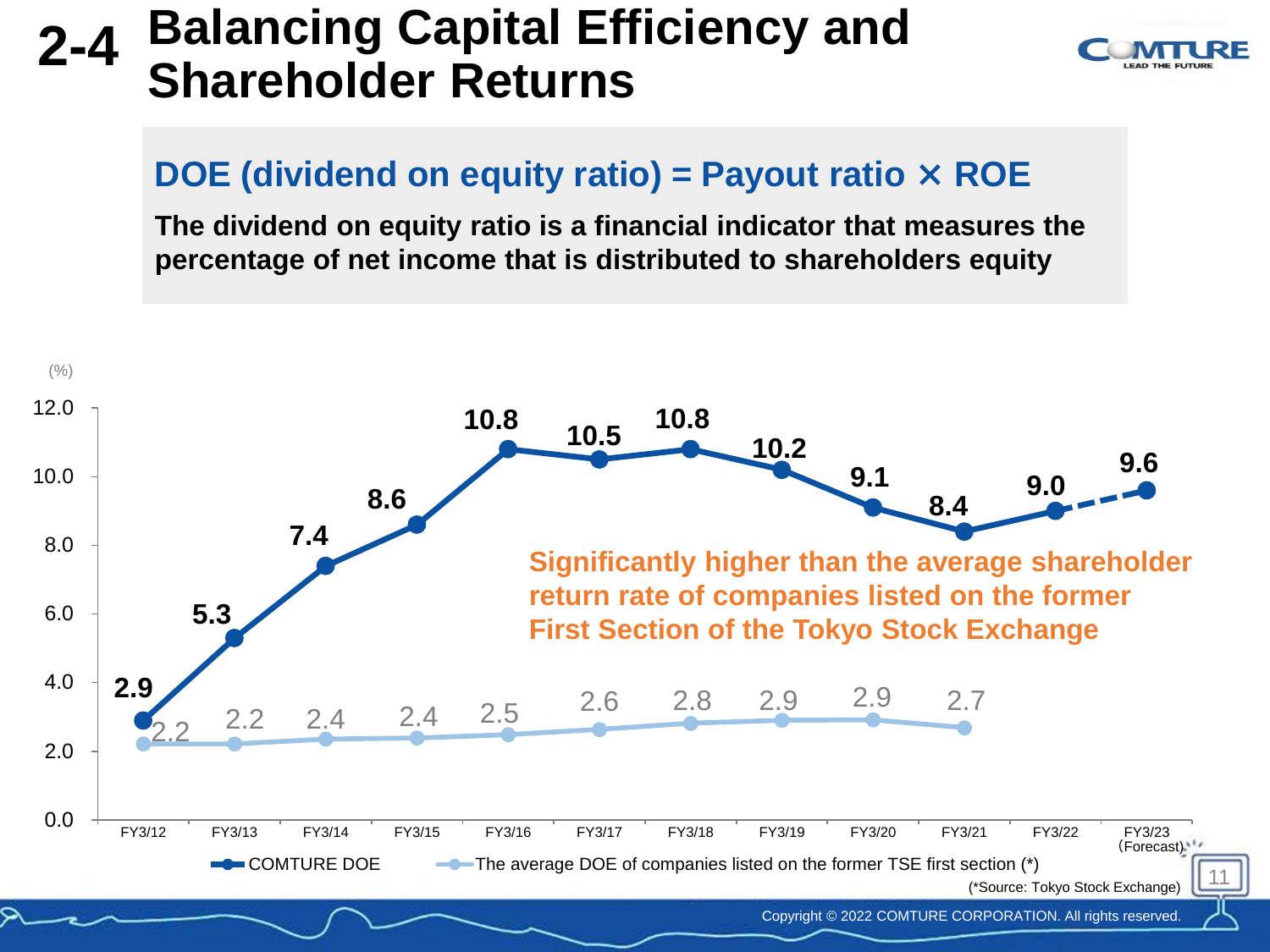





Copyright © 2022 COMTURE CORPORATION. All rights reserved.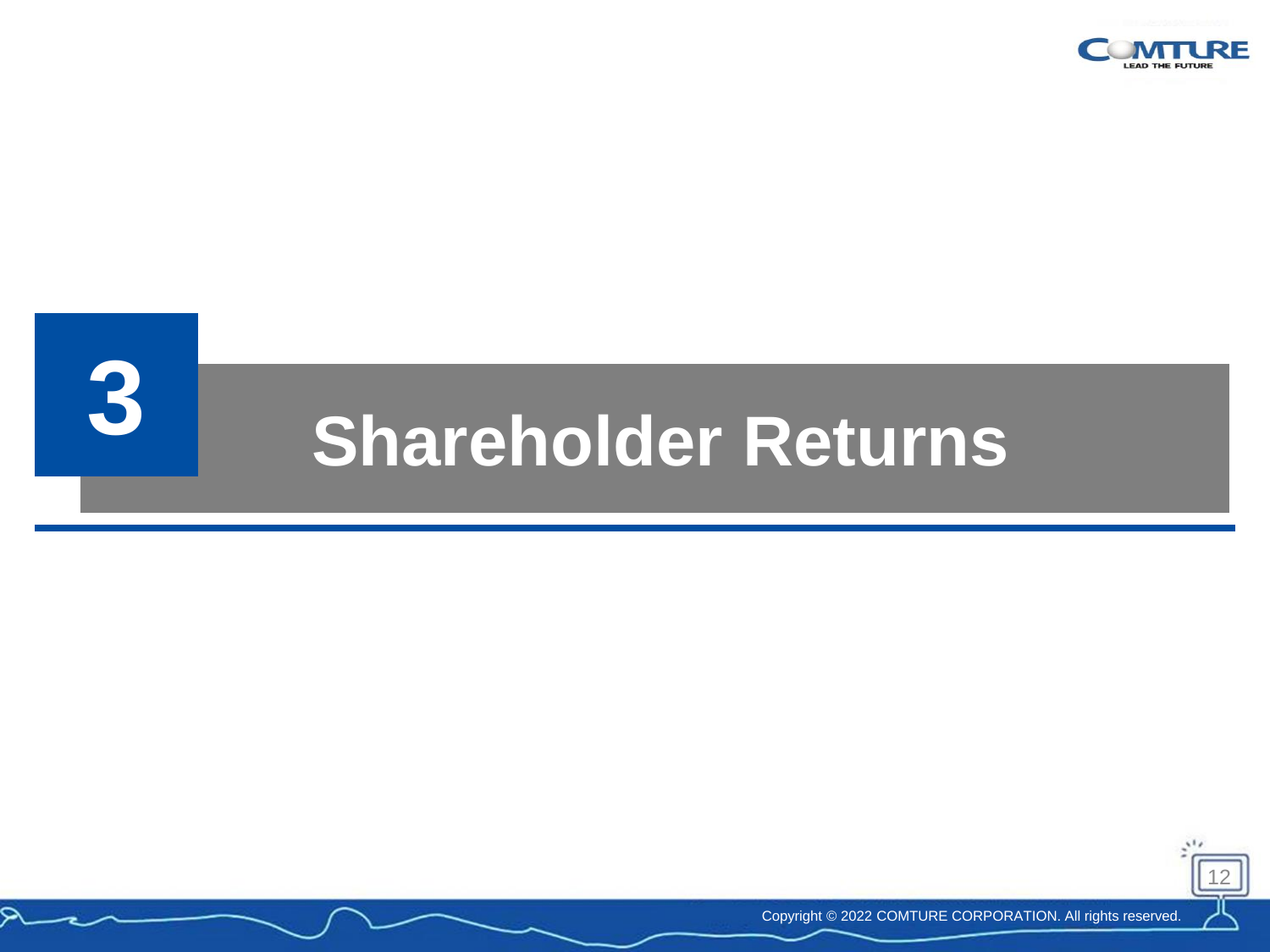## **3-1 Dividend Growth**

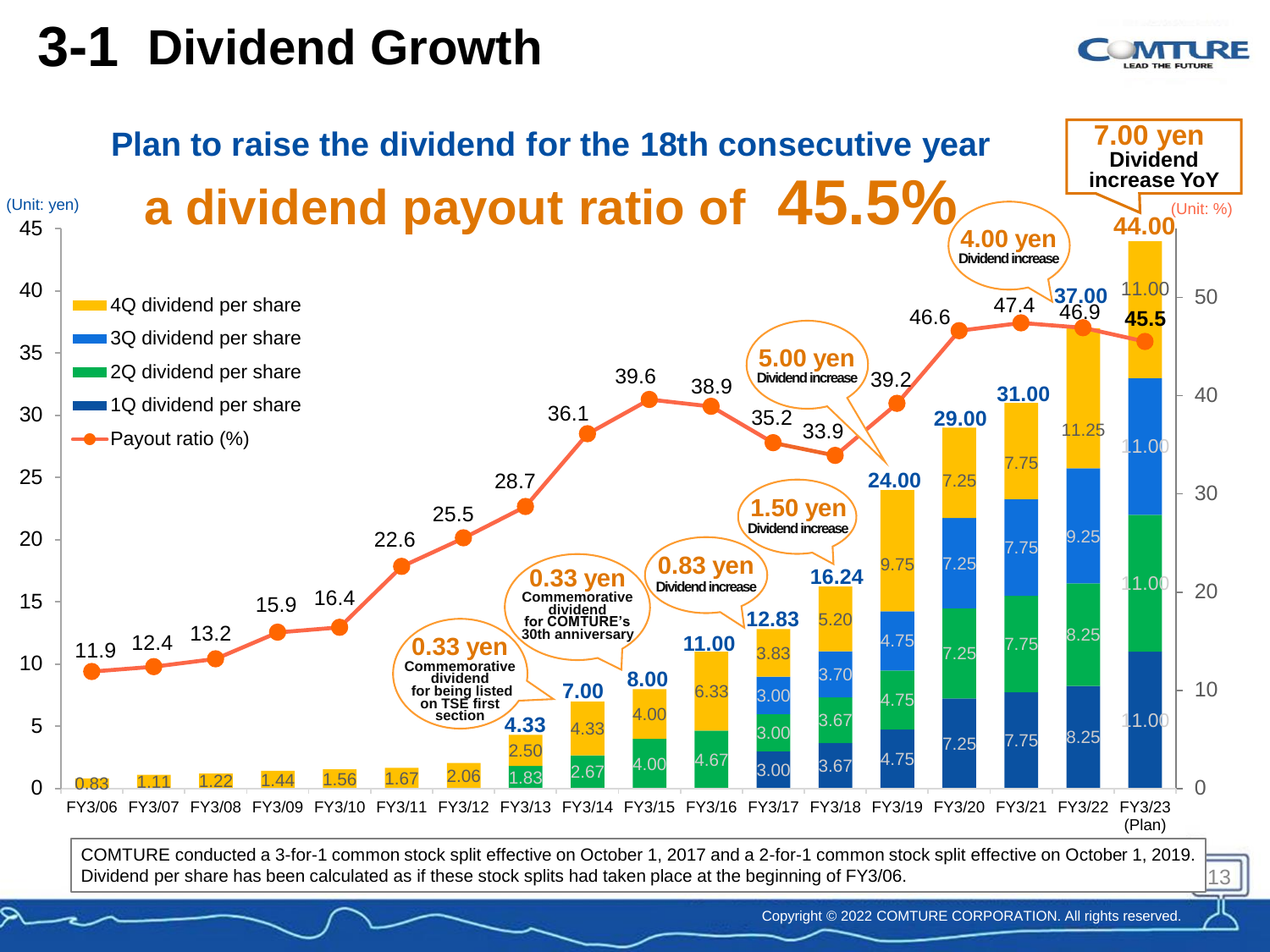## **3-2 Quarterly Dividends**



# **COMTURE pays dividends every quarter**

COMTURE pays a quarterly dividend because the stability of operations results in the stability of quarterly performance as well.

#### Dividend payment schedule

|       | <b>Dividend</b><br>per share | <b>Dividend record date</b> | <b>Dividend payment date</b><br>(Plan)                    |
|-------|------------------------------|-----------------------------|-----------------------------------------------------------|
| 1Q    | 11.00 yen                    | Jun. 30, 2022               | Aug. 31, 2022                                             |
| 2Q    | 11.00 yen                    | Sep. 30, 2022               | Nov. 30, 2022                                             |
| 3Q    | 11.00 yen                    | Dec. 31, 2022               | Feb. 28, 2023                                             |
| 4Q    | 11.00 yen                    | Mar. 31, 2023               | Next business day after<br>shareholders' meeting approval |
| Total | 44.00 yen                    |                             |                                                           |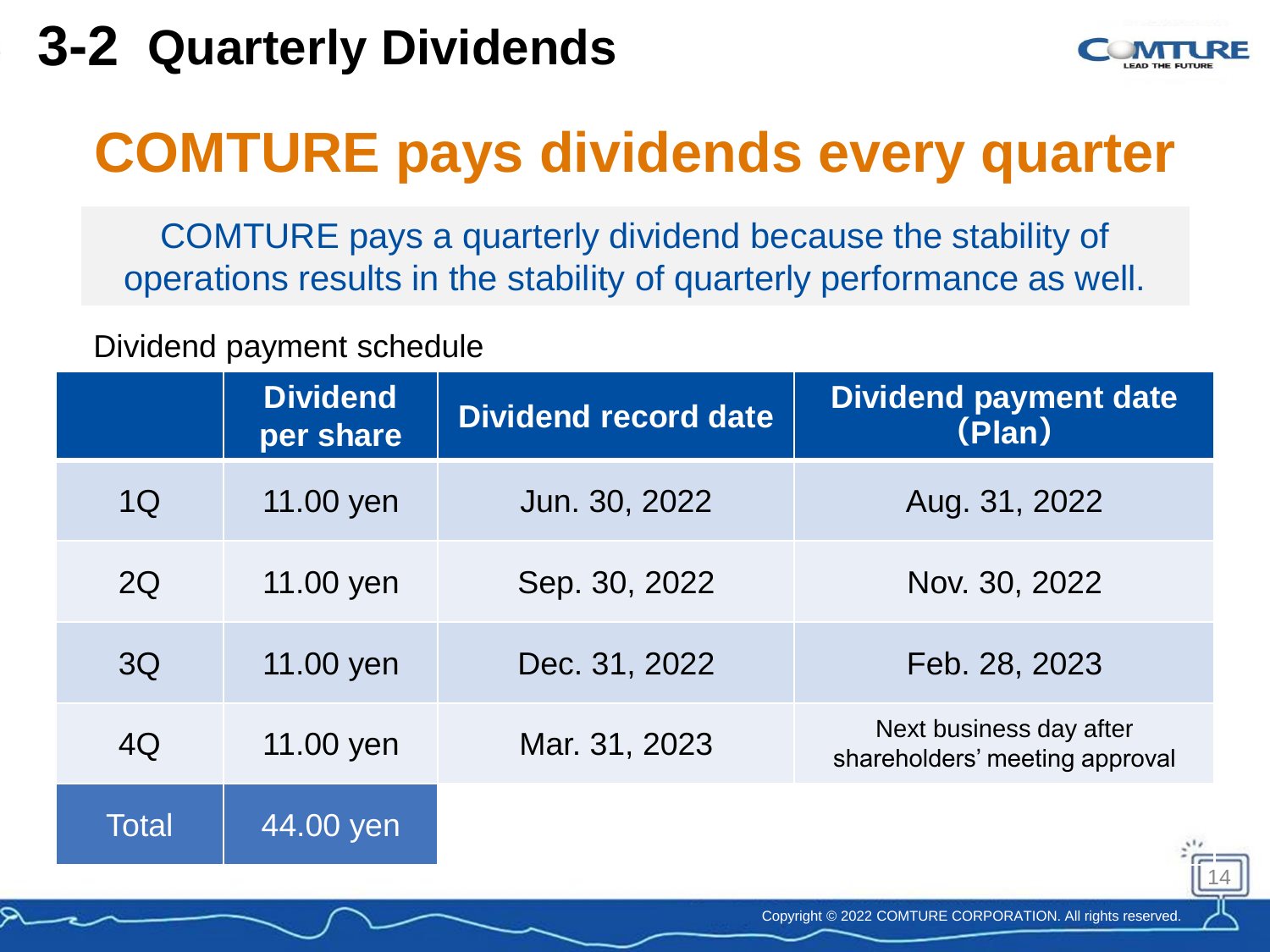## **3-3 Shareholder Benefit Program**



15

## **Shareholders receive special benefits in addition to dividends**

**Shareholders of record at the end of September and March every year who own at least 300 shares receive prepaid QUO cards worth 1,000 yen (2,000 yen every fiscal year).**

- \* Dividend of 13,200 yen + prepaid QUO cards worth 2,000 yen  $= 15,200$  yen annually
- The payout ratio including QUO cards are expected to be 52.4% for the fiscal year ending March 31, 2023 (for shareholders holding 300 shares)